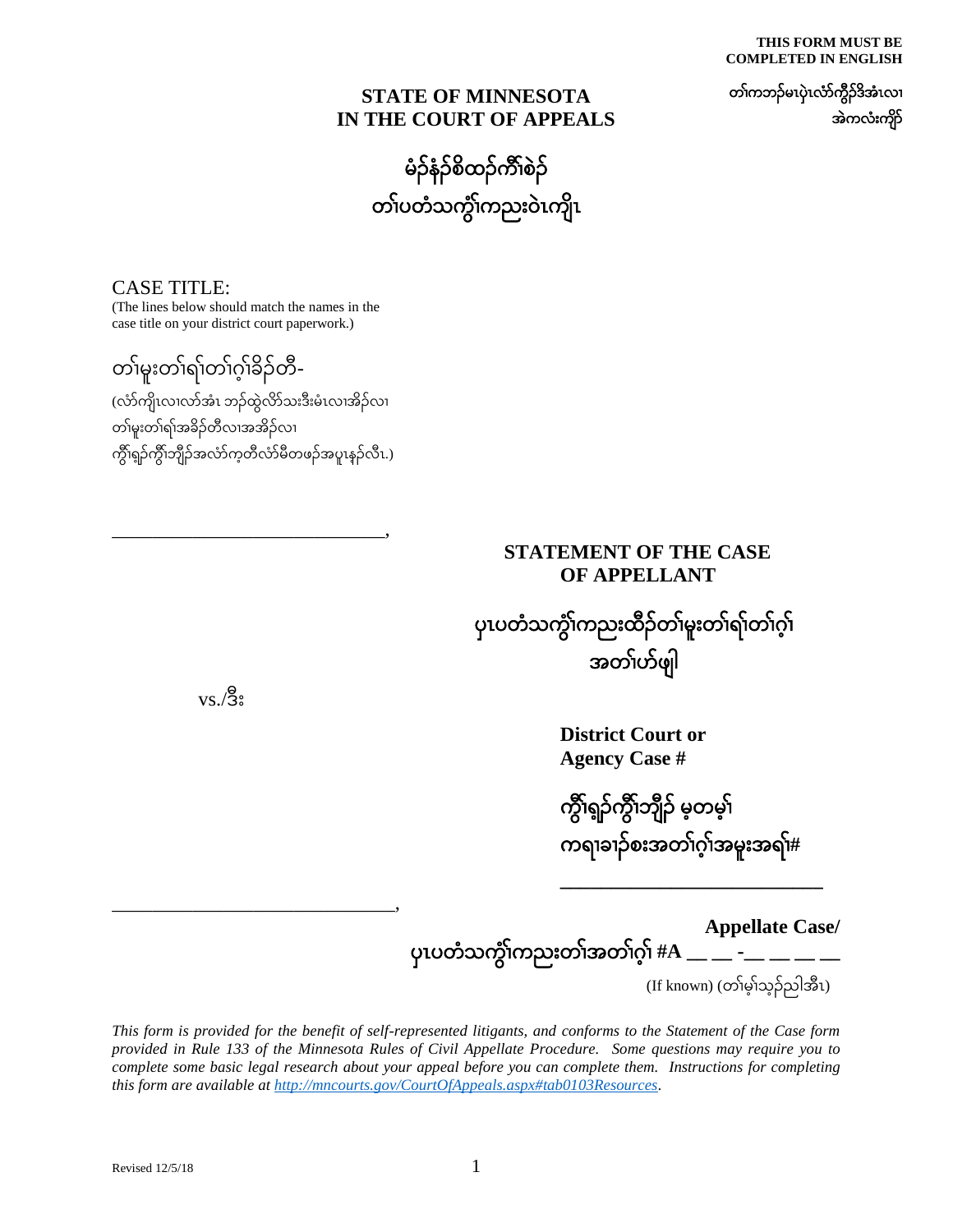လံာ်ကွီၣ်ဒိအံၤ တၢ်ထုးထီၣ်ဟ့ၣ်အီၤလၢ ပှၤလၢအကဲခၢၣ်စးလၢ အကစၢ်ဒၣ်၀ဲလၢ ကွီၢ်ဘျီၣ်ပူၤအဂီၢ်*,* ဒီးဖိးလိာ်အသးဒီး သဲစးတၢ်မူးတၢ်ရၢ်အဂ့ၢ်လၢ တၢ်ပာ်ဖျါအီၤလၢ မံၣ်နံၣ်စိထၣ်ကမျၢၢ်အတၢ်ပတံသကွံၢ်ကညးအတၢ်မၤအကျိၤအကျဲအတၢ်သိၣ်တၢ်သီတၢ်ဘျၢ <sup>၁၃၃</sup> န့ၣ်လီၤ*.* တၢ်သံကွၢ်တနီၤန့ၣ်ဘၣ်သ့ၣ်သ့ၣ် ကလိၣ်ဘၣ်၀ဲလၢ နကဘၣ်မၤပှဲၤ ဂံၢ်ခီၣ်ထံးသဲစး အတၢ်ဃုသ့ၣ်ညါဘၣ်ဃး နတၢ်ပတံသကွံၢ်ကညး တချုးနမၤပှဲၤအီၤန့ၣ်လီၤ*.* တၢ်နဲၣ်ကျဲလၢ တၢ်ကမၤပှဲၤလံာ်ကွီၣ်ဒိအံၤ တၢ်မၤန့ၢ်အီၤသ့ဖဲ*[http://mncourts.gov/CourtOfAppeals.aspx#tab0103Resources.](http://mncourts.gov/CourtOfAppeals.aspx%23tab0103Resources)*

## 1. **District court or agency where case originated:** \_\_\_\_\_\_\_\_\_\_\_\_\_\_\_\_\_\_\_\_ **(**ကီၢ်ရ့ၣ်ကွီၢ်ဘျီၣ်မ့တမ့ၢ်ကရၢခၢၣ်စးဖဲတၢ်ဂ့ၢ်စးထီၣ်အသး-)

Name of presiding judge or hearing officer: \_ (စံၣ်ညီၣ်ကွီၢ်လၢ အစံၣ်ညီၣ်တၢ်မ့တမ့ၢ်ပှၤဘၣ်မူဘၣဒါလၢ စံၣ်ညီၣ်ဒိကနၣ်တၢ်-)

# 2. **Jurisdictional statement** (တၢ်စံၣ်ညီၣ်ဒိကနၣ်တၢ်အတၢ်ပာ်ဖျါ**)**

- **a. If this is an appeal from the district court, answer the following questions** (တၢ်အံၤမ့မ့<del>်၊</del> <u>တ၊်သကွိၢ်ကညးလၢကိၢရှဉ်ဟိဉ်ကဝီၤအကွိ၊ဘျိဉ်အဃိ</u>, စံးဆၢတၢ်သံကွၢ်လၢလာ်တဖၣ်တက့ၢ်**-):**
	- 1. The statute, rule, or other authority authorizing appeal: (သဲစး, တၢ်သိၣ်တၢ်သီတၢ်ဘျၢ, မ့တမ့ၢ်ပှၤဘၣ်မူဘၣ်ဒါလၢ အဟ့ၣ်စိဟ့ၣ်ကမီၤတၢ်ပတံသကွံၢ်ကညး-)
	- 2. Date judgment was entered, or date of service of notice of filing of order from which appeal is taken: (မုၢ်နံၤလၢတၢ်မၤတၢ်စံၣ်ညီၣ်, မ့တမ့ၢ်မုၢ်နံၤလၢ တၢ်လဲၤဟ့ၣ် တၢ်ဘိးဘၣ်သ့ၣ်ညါဒီးတၢ်တူၢ်လိာ်တၢ်ပတံထီၣ်တၢ်ပတံသကွံၢ်ကညးအဂီၢ်-)
	- 3. Rule or statute setting time limit for notice of appeal: (တၢ်သိၣ်တၢ်သီတၢ်ဘျၢ မ့တမ့ၢ်သဲစးအတၢ်ပာ်လီၤတၢ်ဆၢကတီၢ်လၢ တၢ်ဘိးဘၣ်သ့ၣ်ညါတၢ်ပတံသကွံၢ်ကညးအဂီၢ်-)
	- 4. Date of filing of motion that tolls appeal time: – … > …… > …… လယ်ပါ ပါပါ ပါပါ ရာပုဆေး ပါ။ေ.<br>(မု၊်နံၤလၢတၢ်ဆု၊နာ်လီၤတၢ်လ၊ ကမၤယာ်ထီဉ် တၢ်ပတံသက္ဂိ၊ကညးအဆ၊ကတိ၊-)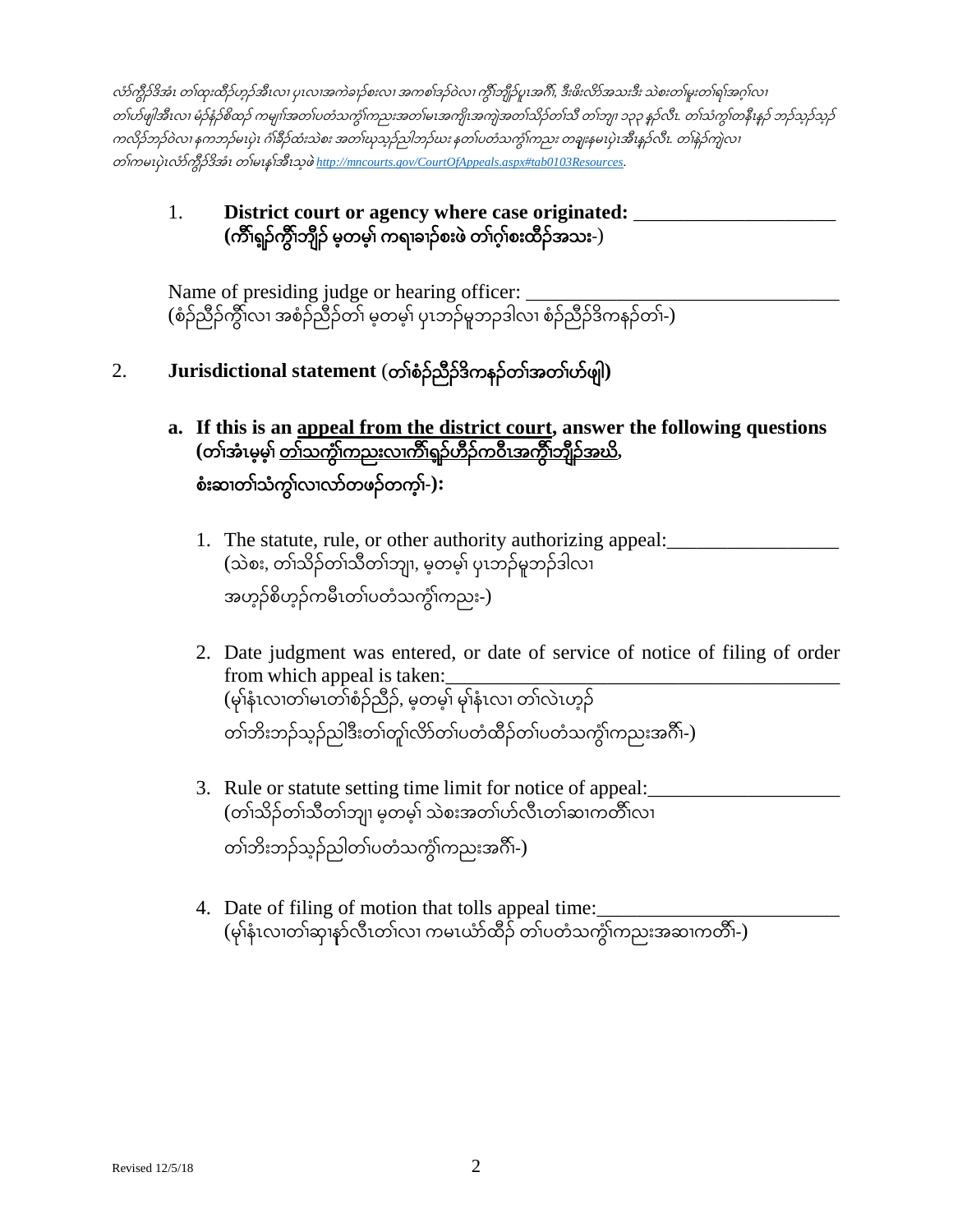- 5. If there was a motion that tolls appeal time: မ့၊်တၢ်ဆု၊နာ်အိဉ်လ၊ တ၊်ကမၤယာ်ထီဉ် တ၊်ပတံသက္ခိ၊ကညးအဆ၊ကတိိၢနှဉ်ဧါ-:
	- a. Date of filing of order deciding tolling motion and date of service of notice of filing: (မုၢ်နံၤလၢ တၢ်ပာ်ကီၤဃာ်တၢ်ဟ့ၣ်လီၤတၢ်ကလုၢ်လၢ အဆၢတဲာ်၀ဲ တၢ်ဆု၊နာ်လၢတၢ်မၤယာ်ထိဉ် တၢ်ဆၢကတိ၊်ဒီး မု၊်နံၤလ၊ တ၊်လဲၤဟ့ဉ် တၢ်ဘိးဘၣ်သ့ၣ်ညါ-)
	- b. Date of service of notice of filing of order deciding tolling motion:\_\_\_\_\_\_\_\_\_\_\_\_\_\_\_\_\_\_\_\_\_\_\_\_\_\_ (မုၢ်နံၤလၢ တၢ်လဲၤဟ့ၣ်တၢ်ဘိးဘၣ်သ့ၣ်ညါတၢ်ကလုၢ်လၢအဆၢတဲာ်တၢ်မၤယံာ်ဒီး တၢ်ဆၢကတိၢအဂိၢ-)
- **b. If this is a certiorari appeal, answer the following questions (**တၢ်အံၤမ့မ့ၢ် တၢ်ပတံထီၣ်လၢကွီၢ်ဘျီၣ်ထီအပတီၢ်အဃိ**,** စံးဆၢတၢ်သံကွၢ်လၢလာ်တဖၣ်**-):**
	- 1. Statute, rule, or other authority authorizing certiorari appeal:

\_\_\_\_\_\_\_\_\_\_\_\_\_\_\_\_\_\_\_\_\_\_\_\_\_\_\_\_\_\_\_\_\_\_\_\_\_\_\_\_\_\_\_\_\_\_\_\_\_ (သဲစး, တၢ်သိၣ်တၢ်သီတၢ်ဘျၢ, မ့တမ့ၢ်ပှၤဘၣ်မူဘၣ်ဒါလၢ အဟ့ၣ်စိဟ့ၣ်ကမီၤတၢ်လၢ တၢ်ပတံထီဉ်လၢက္ခိၢ်ဘျီဉ်ထီအပတိၱ၊အဃိဘဉ်-)

- 2. Authority fixing time limit (statutory section) and date of event triggering appeal time (mailing of decision, receipt of decision, or receipt of other notice):\_\_\_\_\_\_\_\_\_\_\_\_\_\_\_\_\_\_\_\_\_\_\_\_\_\_\_\_\_\_\_\_\_\_\_\_\_\_\_\_\_\_\_\_\_\_\_\_\_\_\_\_\_\_ (ပုၤဘဉ်မူဘဉ်ဒါတဖဉ် ဟ်လီၤသံ တၢ်ဆၢကတိၢ် (သဲစးတၢ်သိဉ်တၢ်သီအသနၢဉ်) ဒီးမု၊်နံၤလ၊ တၢ်စးထိဉ် တၢ်ဃ့သကွဲ၊်ကညး (တၢ်ဆု၊တၢ်ဆ၊တဲာ်တဖဉ်, တၢ်ဒိးနှ၊်တၢ်ဆ၊တဲာ်တဖဉ်, မ့တမ့၊် တၢ်ဒိးန့ၢ်တၢ်ဘိးဘၣ်သ့ၣ်ညါအဂၤတဖၣ်)-)
- **c. For other appellate proceedings, answer the following questions (**လၢ တၢ်ပတံသကွံၢ်ကညးတၢ်မၤအကျိၤအကျဲအဂၤတဖၣ်အဂီၢ်**,** စံးဆၢတၢ်သံကွၢ်လၢလာ်တဖၣ်အံၤ**-):**
	- 1. Statute, rule, or other authority for appellate proceeding: (သဲစး, တၢ်သိဉ်တၢ်သီတၢ်ဘျ၊, မ့တမ့၊် ပုၤဘဉ်မူဘဉ်ဒါလ၊ အဂၤလၢအပတံသကွံၢ်ကညးထီၣ်တၢ်မၤအကျိၤအကျဲ-)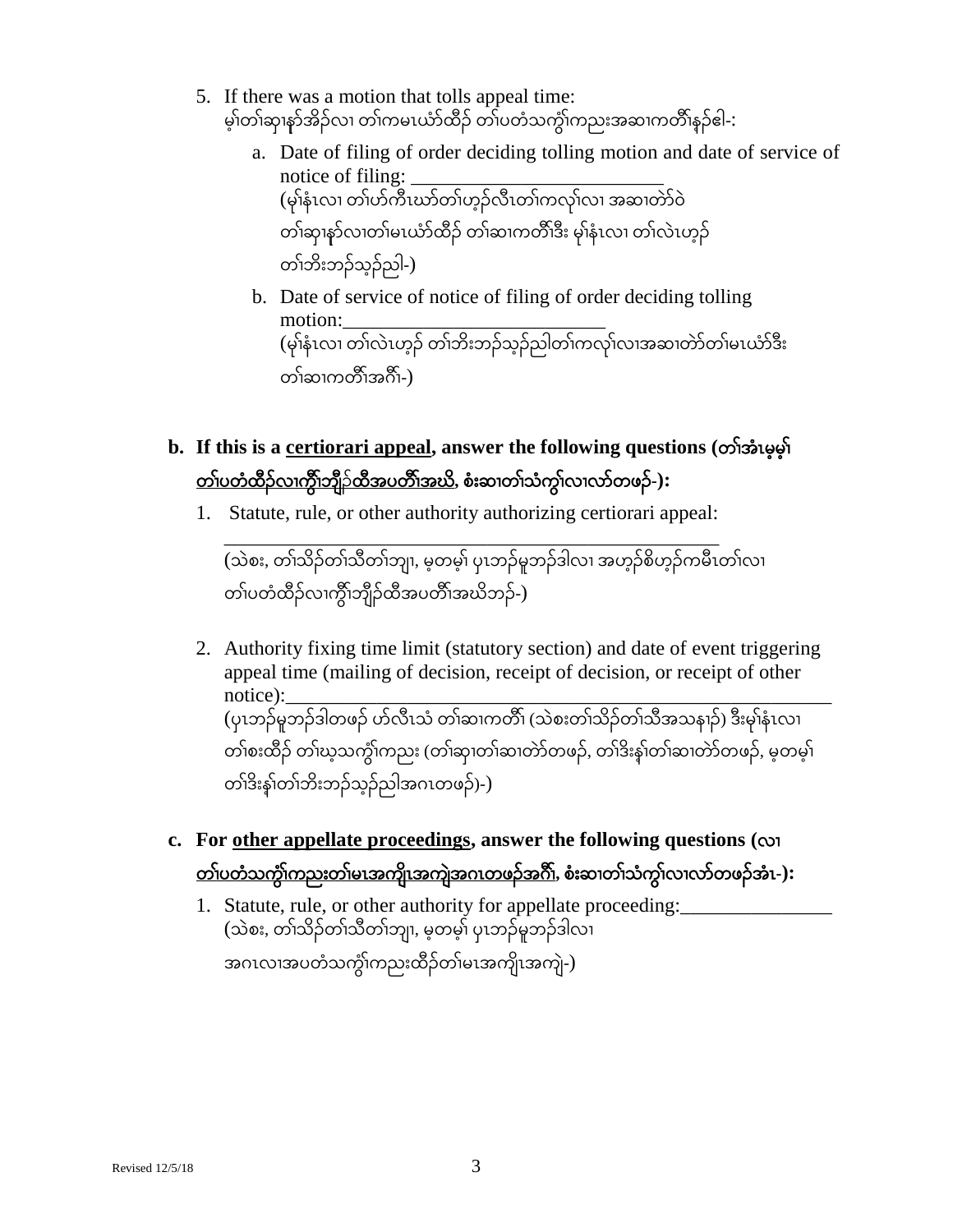- 2. Authority fixing time limit (statutory section) and date of event triggering appeal time (mailing of decision, receipt of decision, or receipt of other notice): \_\_\_\_\_\_\_\_\_\_\_\_\_\_\_\_\_\_\_\_\_\_\_\_\_\_\_\_\_\_\_\_\_\_\_\_\_\_\_\_\_\_\_\_\_\_\_\_\_\_\_\_\_\_ (ပုၤဘဉ်မူဘဉ်ဒါတဖဉ် ဟ်လီၤသံ တၢ်ဆၢကတိၢ် (သဲစးတၢ်သိဉ်တၢ်သီအသနၢဉ်) ဒီးမု၊်နံၤလ၊ တၢ်စးထိဉ် တၢ်ဃ့သကွဲ၊ကညး (တၢ်ဆု၊တၢ်ဆ၊တဲာ်တဖဉ်, တၢ်ဒိးနှ၊်တၢ်ဆ၊တဲာ်တဖဉ်, မ့တမ့၊် တၢ်ဒိးန့ၢ်တၢ်ဘိးဘၣ်သ့ၣ်ညါအဂၤတဖၣ်)-)
- **d. Finality of order or judgment (**တၢ်ကလုၢ်မ့တမ့ၢ်တၢ်စံၣ်ညီၣ်ဆၢတဲာ် တၢ်ဂ့ၢ်ကျၢၢ်တံၢ်လၢခံကတၢၢ်**-):**
	- 1. Does the judgment or order to be reviewed dispose of all claims by and against all parties, including attorney fees?  $\Box$  Yes/လိ $\beta$   $\Box$  No/တမ့်၊ (မ့ၢ်တၢ်စံၣ်ညီၣ်မ့တမ့ၢ်တၢ်ကလုၢ်လၢ တၢ်ကကွၢ်ကဒါက့ၤတၢ်န့ၣ်ဘၣ်တၢ်တၢၤကွံာ်အီၤ တၢ်ဂ့ၢ်လၢတၢ်ဆှိးထီၣ်ခဲလၢာ်ဒီး ထီဒါပှၤလၢ အဘၣ်ထွဲခဲလၢာ်, လၢအပၣ်ဃုာ်ဒီး ပီၢ်ရီအဘူးအလဲခဲလၢာ်န့ၣ်လီၤ.)
	- 2. If no, did the district court order entry of a final partial judgment for immediate appeal pursuant to Minn. R. Civ. App. P. 104.01?

 $\Box$  Yes/လိ $5$   $\Box$  No/တမ္ဂါ (မ့မ့ၢ်တမ့ၢ်ဘၣ်အဃိ, မ့ၢ်ကီၢ်ရ့ၣ်ကီၢ်ဘျီၣ်တၢ်ဟ့ၣ်တၢ်ကလုၢ်တုၤဃီၤဆူ တၢ်စံဉ်ညီဉ်လၢခံကတၢ်လၢ တၢ်ပတံသက္ဂိ၊ကညးလၢတၢ်ကမၤအီၤတပူၤဃီဒ်အိဉ်ဖျါဖဲ Minn. <code>R.</code> Civ. အဲး(ပ) P. 104.01 အသိးန့ၣ်ဧါ.)

- i. If yes, give date of order: \_\_\_\_\_\_\_\_\_\_\_\_\_\_\_\_\_\_\_\_\_\_\_ (မွမ့်၊ မ့်၊အဃိ, ဟွဉ်မှ၊်နံၤလ၊ တ၊်ဟွဉ်လီၤတၢ်ကလု၊်-)
- ii. If no, is the order or judgment appealed from reviewable under an exception to the finality rule?  $\Box$  Yes/ $\Im$  $\Box$  Yes/ $\Box$  No/ $\Box$ exception to the finality rule?

(မ့မ့ၢ်တမ့ၢ်အဃိ, မ့ၢ်တၢ်ကလုၢ်မ့တမ့ၢ်တၢ်စံၣ်ညီၣ်လၢ တၢ်ပတံသကွံၢ်ကညးအီၤလၢ တၢ်ကကွ၊် ကဒါက္ၤအီၤလၢအိဉ်ဒီးတၢ်ကွ၊်ကဟ် တၢ်သိဉ်တၢ်သီလၢ တၢ်စံၣ်ညီၣ်ကျၢၢ်တံၢ်အီၤလၢခံကတၢၢ်အဂီၢ်န့ၣ်ဧါ.)

> If yes, cite the rule, statute, or other authority authorizing appeal\_\_\_\_\_\_\_\_\_\_\_\_\_\_\_\_\_\_\_\_\_\_\_\_\_\_\_\_\_\_\_ (မ့မ့ၢ်မ့ၢ်အဃိ, တိၢ်ရူးတၢ်သိၣ်တၢ်သီတၢ်ဘျၢ, သဲစး, မ့တမ့ၢ်ပှၤဘၣ်မူဘၣ်ဒါလၢ အဟ့ၣ်စိဟ့ၣ်ကမီၤတၢ်ပတံသကွံၢ်ကညး)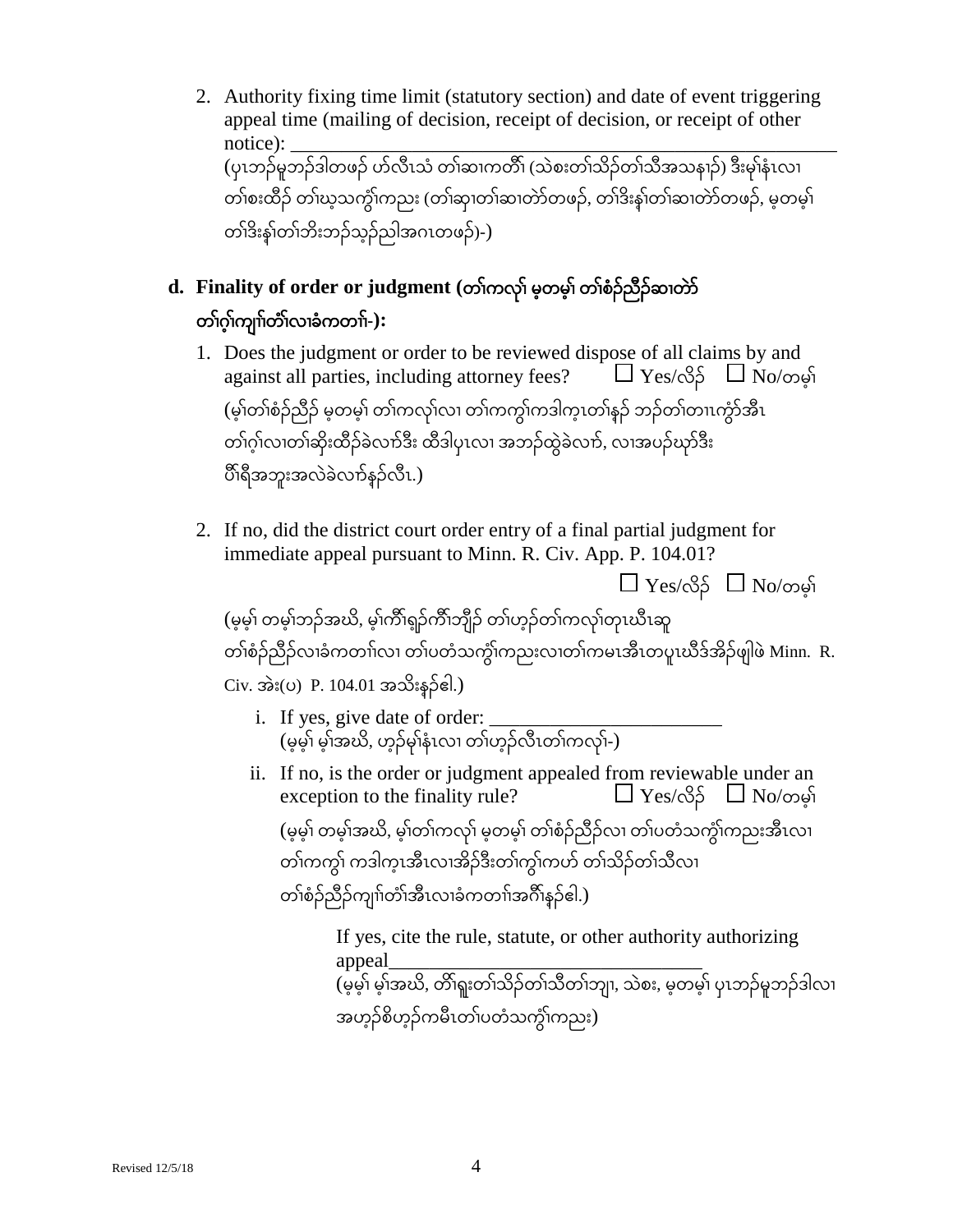3. For criminal appeals only (ထဲဒဉ်လၢက္ခ်ိၢမ္နှာ်တၢ်ပတံသက္ခ်၊်ကညးအဂ်ိၢိနိၤ-):

Has sentence been imposed or imposition of sentence stayed? တၢ်ပာ်လီၤတၢ်စံၣ်ညီၣ်မ့တမ့ၢ်တၢ်ပာ်ကီၤဃာ်တၢ်စံၣ်ညီၣ်န့ၣ်ဧါ.

 $\Box$  Yes/လိ $\beta$   $\Box$  No/တမ့်၊

If not, cite the name and number of the statute or rule authorizing interlocutory appeal (မ့မ့ၢ်တမ့ၢ်အဃိ, တိၢ်ရူးတၢ်သိၣ်တၢ်သီတၢ်ဘျၢ, သဲစး, မ့တမ့ၢ် ပုၤဘဉ်မူဘဉ်ဒါလ၊ အဟ့ဉ်စိဟ့ဉ်ကမီၤတၢ်ပတံသက္ဂ်ၢ်ကညးထီဉ်တၢ်စံဉ်ညီဉ်တၢ်ကလု၊်):\_\_\_\_\_

\_\_\_\_\_\_\_\_\_\_\_\_\_\_\_\_\_\_\_\_\_\_\_\_\_\_\_\_\_\_\_\_\_\_\_\_\_\_\_\_\_\_\_\_\_\_\_\_\_\_\_\_\_\_\_\_\_\_\_\_

\_\_\_\_\_\_\_\_\_\_\_\_\_\_\_\_\_\_\_\_\_\_\_\_\_\_\_\_\_\_\_\_\_\_\_\_\_\_\_\_\_\_\_\_\_\_\_\_\_\_\_\_\_\_\_\_\_\_\_\_\_\_\_\_\_\_ \_\_\_\_\_\_\_\_\_\_\_\_\_\_\_\_\_\_\_\_\_\_\_\_\_\_\_\_\_\_\_\_\_\_\_\_\_\_\_\_\_\_\_\_\_\_\_\_\_\_\_\_\_\_\_\_\_\_\_\_\_\_\_\_\_\_

- 3. **Type of litigation and any statutes at issue (**ကွီၢ်ဘျီၣ်အကလုာ်ဒီး တၢ်ဘျၢသဲစးလၢအိၣ်ဒီးတၢ်ဂ့ၢ်ကီ**-):** \_\_\_\_\_\_\_\_\_\_\_\_\_\_\_\_\_\_\_\_\_\_\_\_\_\_\_\_\_\_\_\_\_\_\_\_\_\_\_\_\_\_\_
- 4. **Brief description of issues that were raised in the district court or agency, and how the district court judge or agency decided those issues (for criminal appeals, specify whether conviction was for a felony, gross misdemeanor, or a misdemeanor) (**တၢ်ပာ်ဖျါတၢ်ဂ့ၢ်ကီတဖၣ်လၢ တၢ်ပာ်ဖျါထီၣ်အီၤလၢ ကီၢ်ရ့ၣ်အကွီၢ်ဘျီၣ်မ့တမ့ၢ် ကရၢခၢၣ်စး**,** ဒီးမ့ၢ်ကွီၢ်ဘျီၣ်အပှၤစံၣ်ညီၣ်ကွီၢ်မ့တမ့ၢ်ကရၢခၢၣ်စး ဆၢတဲာ်တၢ်ဂ့ၢ်ကီတဖၣ်န့ၣ်**(**လၢ <u>ကွိၢ်မှဉ်တ၊်ပတံသကွိၢ်ကညးအဂိ</u>ါ်, ဟ်ဖျါထီဉ်လ၊ မ့၊်တၢ်မၤကမဉ်တ၊်တခါနှဉ် မ့၊်တ၊်မၤကမဉ်တ၊် အၢအၢသီသီ**,** တၢ်မၤကမၣ်တၢ်အဆံးဖိအါခါ**,** မ့တမ့ၢ်တၢ်မၤကမၣ်တၢ်ဆံးဆံးဖိတခါန့ၣ်ဧါ**)-):\_\_\_\_\_\_\_**

\_\_\_\_\_\_\_\_\_\_\_\_\_\_\_\_\_\_\_\_\_\_\_\_\_\_\_\_\_\_\_\_\_\_\_\_\_\_\_\_\_\_\_\_\_\_\_\_\_\_\_\_\_\_\_\_\_\_\_\_\_\_\_\_\_\_ \_\_\_\_\_\_\_\_\_\_\_\_\_\_\_\_\_\_\_\_\_\_\_\_\_\_\_\_\_\_\_\_\_\_\_\_\_\_\_\_\_\_\_\_\_\_\_\_\_\_\_\_\_\_\_\_\_\_\_\_\_\_\_\_\_\_

5. **Short description of issues you are raising in this appeal** (one or two sentences; you may make a more detailed argument in the brief you will be filing later) တၢ်ဂ့ၢ်ကီလၢ နပာ်ဖျါထီၣ်အီၤလၢ တၢ်ပတံသကွံၢ်ကညးအံၤအပူၤ အတၢ်ပာ်ဖျါဖုၣ်ကိာ်(လံာ်ကျိၤတကျိၤ မ့တမ့ၢ်ခံကျိၤ-ဘၣ်သ့ၣ်သ့ၣ်နကအိၣ်ဒီးတၢ်ဂ့ၢ်လိာ်လၢ အိၣ်ဒီးအဂ့ၢ်လီၤတံၢ်လီၤဆဲးဖဲလံာ်ပာ်ဖျါဖုၣ်ကိာ်လၢ တၢ်ကတီၣ်ဖျါထီၣ်အီၤလၢ လံာ်တြံာ်လၢခံအပူၤ)**:**

\_\_\_\_\_\_\_\_\_\_\_\_\_\_\_\_\_\_\_\_\_\_\_\_\_\_\_\_\_\_\_\_\_\_\_\_\_\_\_\_\_\_\_\_\_\_\_\_\_\_\_\_\_\_\_\_\_\_\_\_\_\_\_\_\_\_ \_\_\_\_\_\_\_\_\_\_\_\_\_\_\_\_\_\_\_\_\_\_\_\_\_\_\_\_\_\_\_\_\_\_\_\_\_\_\_\_\_\_\_\_\_\_\_\_\_\_\_\_\_\_\_\_\_\_\_\_\_\_\_\_\_\_ \_\_\_\_\_\_\_\_\_\_\_\_\_\_\_\_\_\_\_\_\_\_\_\_\_\_\_\_\_\_\_\_\_\_\_\_\_\_\_\_\_\_\_\_\_\_\_\_\_\_\_\_\_\_\_\_\_\_\_\_\_\_\_\_\_\_ \_\_\_\_\_\_\_\_\_\_\_\_\_\_\_\_\_\_\_\_\_\_\_\_\_\_\_\_\_\_\_\_\_\_\_\_\_\_\_\_\_\_\_\_\_\_\_\_\_\_\_\_\_\_\_\_\_\_\_\_\_\_\_\_\_\_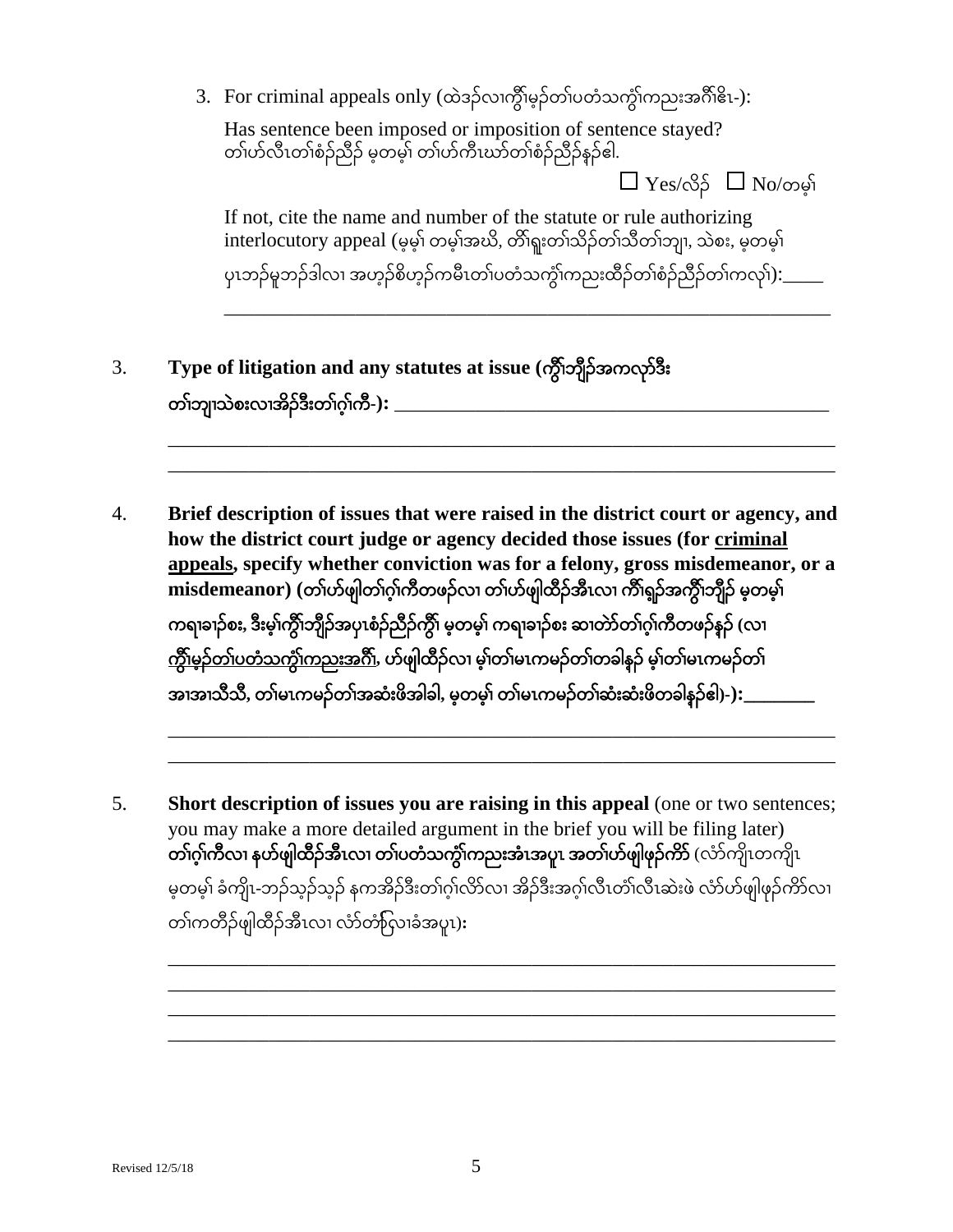# 6. **Related appeals (**တၢ်ပတံသကွံၢ်ကညးလၢအဘၣ်ထွဲတဖၣ်**-):**

a. List any prior or pending appeals arising from the same district court case as this appeal (write appeal numbers, or "none") (ကွဲးရဲၣ်လီၤ တၢ်သကွံၢ်ကညးဆိမ့တမ့ၢ် တၢ်သက္ဂိၢကညးပတိံလြာ၊ အအိဉ်ထိဉ်ဖဲ ကိၢ်ရှဉ်ကွိၢ်ဘျီဉ်တၢ်ဂ့<u>၊်တမံၤဃ</u>ီ ဒ်တၢ်သကွံၢ်ကညးအံၤအပူၤအသိး (ကွဲးလီၤတၢ်ပတံသကွံၢ်ကညးနီၣ်ဂံၢ်, မ့တမ့ၢ်"နီတမံၤ")-):\_\_\_\_\_

\_\_\_\_\_\_\_\_\_\_\_\_\_\_\_\_\_\_\_\_\_\_\_\_\_\_\_\_\_\_\_\_\_\_\_\_\_\_\_\_\_\_\_\_\_\_\_\_\_\_\_\_\_\_\_\_\_\_\_\_\_\_

b. List any pending appeals arising from different district court cases that raise similar issues to this appeal (write appeal numbers, or "none known") (ကွဲးရဲဉ်လီၤ တၢ်သက္ဂံ၊ကညး တၢ်သက္ဂံ၊ကညးပတိံပြာ၊ အအိဉ်ထိဉ် တမံၤမံၤဖဲ ကိၢ်ရှဉ်ကွိၢ်ဘျီဉ် <u>လ၊အလီၤဆီလိာ်သ</u>းလ၊အဟ်ဖျါထိဉ်<u>တ၊်ဂွ၊်တဖဉ်လ၊ အဒ်သိးလိာ်သ</u>း လၢတၢ်ပတံသကွံၢ်ကညးအံၤအပူၤ (ကွဲးလီၤတၢ်ပတံသကွံၢ်ကညးနီၣ်ဂံၢ်, မ့တမ့ၢ်"တသ့ၣ်ညါ")-):\_\_

\_\_\_\_\_\_\_\_\_\_\_\_\_\_\_\_\_\_\_\_\_\_\_\_\_\_\_\_\_\_\_\_\_\_\_\_\_\_\_\_\_\_\_\_\_\_\_\_\_\_\_\_\_\_\_\_\_\_\_\_\_\_\_

# 7. **Contents of record (**တၢ်ကွဲးနီၣ်အခိၣ်တီတဖၣ်**-):**

- a. Is a transcript necessary to review the issues on appeal? (မ့ၢ်တၢ်လိၣ်ဘၣ်လၢ သဲစးအတၢ်ကွဲးနီဉ်ကွဲးဃါလ၊ တၢ်ကကွ၊်တၢ်ဂ့ၢ်ကီလ၊အိဉ်လ၊ တၢ်ပတံသကွိၢ်ကညးအပူၤနှဉ်ဧါ.)  $\Box$  Yes/လိ $5$   $\Box$  No/တမ်း
- b. If yes, is it a full transcript of the hearing(s) before the district court judge or housing court referee, or a partial transcript? (မ့ၢ်လိၣ်အဃိ, မ့ၢ်တၢ်စံၣ်ညီၣ်ဒိကနၣ်တၢ် လၢကိၢ်ရှဉ်ကွိၤဘျီဉ်စံဉ်ညီဉ်ကွိၤ် အမဲာ်ညါ မ့တမ့၊် ကွိၤဘျီဉ်အပုၤစံဉ်ညီဉ်ကွိၤ်အတၤ်ကွဲးနီဉ်(တဖဉ်) လၢလၢပှဲၤပှဲၤ, မ့တမ့ၢ်တၢ်ကွဲးနီၣ်တဖှံၣ်တ၀ာ်န့ၣ်ဧါ.)  $\square$  Full transcript (တာ်ကွဲးနိ $\beta$ လ၊လ၊ပှဲၤပှဲၤ)  $\square$  Partial transcript (တၢ်ကွဲးနီဉ်တဖုံဉ်တတ်)
- c. Has the transcript already been delivered to the parties and filed with the district court administrator? (မ့ၢ်တၢ်ဆှၢတ့ၢ်တၢ်ကွဲးနီၣ်ကွဲးဃါတဖၣ်အံၤဆူပှၤလၢအဘၣ်ထွဲဒီး ပတံထိဉ်အီၤဒီးကိၢိရှဉ်ကွိၢ်ဘိုဉ်အပုၤပၢဆု၊တၢ်ဝံၤလံနဉ်ဧါ.)  $\hskip10mm \square\,\,{\rm Y}$ es/လိ $\,\,\delta\,\,\,\,\,\,\,\Box\,\,{\rm No}$ /တမ့်၊
- d. If not, has it been ordered from the court reporter? (မ့မ့ၢ်တမ့ၢ်အဃိ, မ့ၢ်တၢ်ဟူဉ်လီၤတၢ်ကလု၊်လၢ ကွိၢ်ဘျီဉ်အပုၤဟ်ဖျါထီဉ်တၢ်လံဧါ.)  $\Box$   $\mathrm{Yes}/$ လိဉ်  $\Box$   $\mathrm{No}/$ တမ့်၊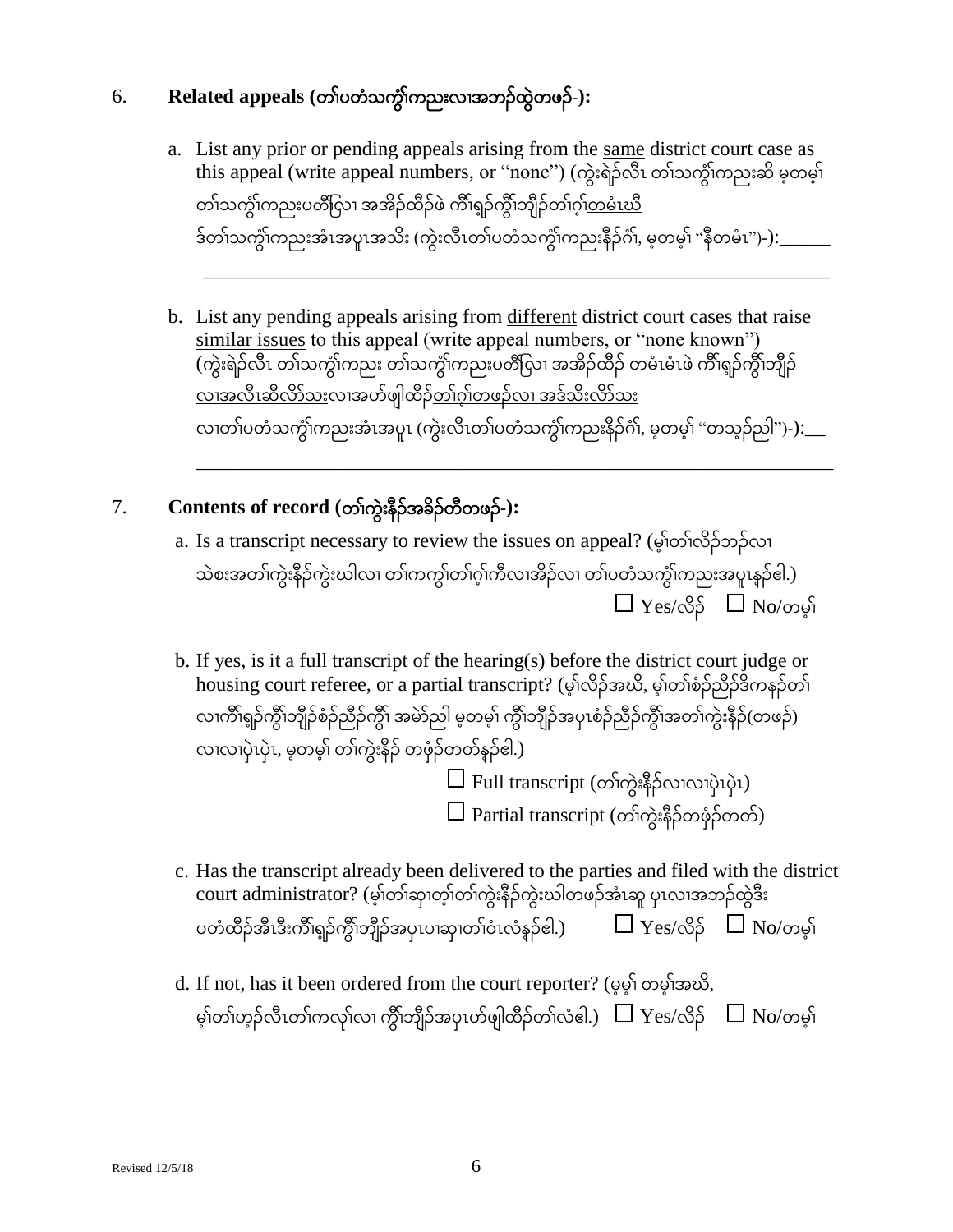- e. If a transcript is unavailable, is a statement of the proceedings under Minnesota Rules of Civil Appellate Procedure 110.03 necessary? (တၢ်ကွဲးနီၣ်ကွဲးဃါမ့ၢ်တအိၣ်အဃိ, မ့ၢ်တၢ်လိၣ်ဘၣ်တၢ်မၤအကျိၤအကျဲအတၢ်ပာ်ဖျါလၢ မံၣ်နံၣ်စိထၣ်ကမျၢၢ်အတၢ်ပတံသကွံၢ်ကညးအတၢ်မၤအကျိၤအကျဲMinnesota Rules of Civil Appellate Procedure 110.03 အဖီလာ်နဉ်၏.)  $\Box$  Yes/လိ $\beta$   $\Box$  No/တမ့်၊
- f. In lieu of the record as defined in Minnesota Rules of Civil Appellate Procedure 110.01, have the parties agreed to prepare a statement of the record pursuant to Minnesota Rules of Civil Appellate Procedure 110.04? (ဒ်တၢ်ကွဲးနီၣ်လၢ ဘဉ်တၢ်ဟ်ဖျါထီဉ်အီၤလၢ မံဉ်နံဉ်စိထဉ်ကမျπ်အတၢ်ပတံသက္ဂိ၊ကညးအတ်၊မၤအကျိၤအကျဲ Minnesota Rules of Civil Appellate Procedure 110.01 အလီၢ်, မၢပှၤလၢအဘၣ်ထွဲတဖၣ် အၢဉ်လီၤတု၊်လိာ်လၢ ကတဲာ်ကတီၤ တၢ်ဟ်ဖျါတၢ်ကွဲးနီဉ်ဒ် မံဉ်နံဉ်စိထဉ်ကမျ၊်ာ အတၢ်ပတံသကွံၢ်ကညးအတၢ်မၤအကျိၤအကျဲMinnesota Rules of Civil Appellate Procedure 110.04 အသိႏႈန္၌၏.)  $\Box$  Yes/လိ $\beta$   $\Box$  No/တမ္နါ

## 8. **Oral argument (**တၢ်ဂ့ၢ်လိာ်ဘှီလိာ်**)**

- a. If you have an attorney, is oral argument requested? (နမ့ၢ်အိၣ်ဒီး ပီၢ်ရီတဂၤအဃိ, မ့၊်တၢ်ကဃ့ထီဉ် တၢ်ဂ့၊်လိာ်ဘီလိာ်နဉ်ဧါ.)  $\Box$   $\mathrm{Yes}/\mathrm{CS}$ ်  $\Box$   $\mathrm{No}/\mathrm{obj}$  $\square$  I do not have an attorney (ယတအိဉ်ဒီးပိႆၢ်ရီဘဉ်)
- b. If yes, where is oral argument requested (မ့မ့ၢ်မ့ၢ်အဃိ, တၢ်ဃ့ထီၣ် တၢ်ဂ့ၢ်လိာ်ဘှီလိာ်ဖဲလဲၣ်-):

Minnesota Judicial Center in St. Paul (မံၣ်နံၣ်စိထၣ်တၢ်စံၣ်ညီၣ်ပီတ့စဲထၢၣ်လၢ St. Paul အပူၤ)  $\Box$  Other (အဂၤ-):

9. **Type of brief to be filed** *(choose one, the type that you plan to file)* ကွီၢ်ဘျီၣ်အတၢ်ထီဒါတၢ်အကလုာ်လၢ တၢ်ကပတံထီၣ်အီၤ *(*ဃုထၢ တခါ*,* တၢ်ကလုာ်တခါလၢ နရဲၣ်ကျဲၤလၢ နကပတံထီၣ်အီၤတက့ၢ်*)***-:**

 $\Box$  Formal brief under Rule 128.02 (ကွိၤဘိုုဉ်တၢ်ထီဒါဖိးသဲစးလ၊ တၢ်သိဉ်တၢ်သီ 128.02 အဖီလာ်)

*(A formal brief includes a table of contents, a statement of the legal issues, a statement of the case and the facts, an argument, a conclusion, and an addendum\*. A formal brief must be bound in a specific way, and can't just be stapled. A list of approved binding methods under [Minn. R. Civ. App. P. 132.01](https://www.revisor.mn.gov/court_rules/ap/subtype/rcap/id/132/#132.01) is available at [http://mncourts.gov/Clerk-of-](http://mncourts.gov/Clerk-of-Appellate-Courts.aspx# ApprovedBriefBindingMethods)[Appellate-Courts.aspx# ApprovedBriefBindingMethods.](http://mncourts.gov/Clerk-of-Appellate-Courts.aspx# ApprovedBriefBindingMethods))*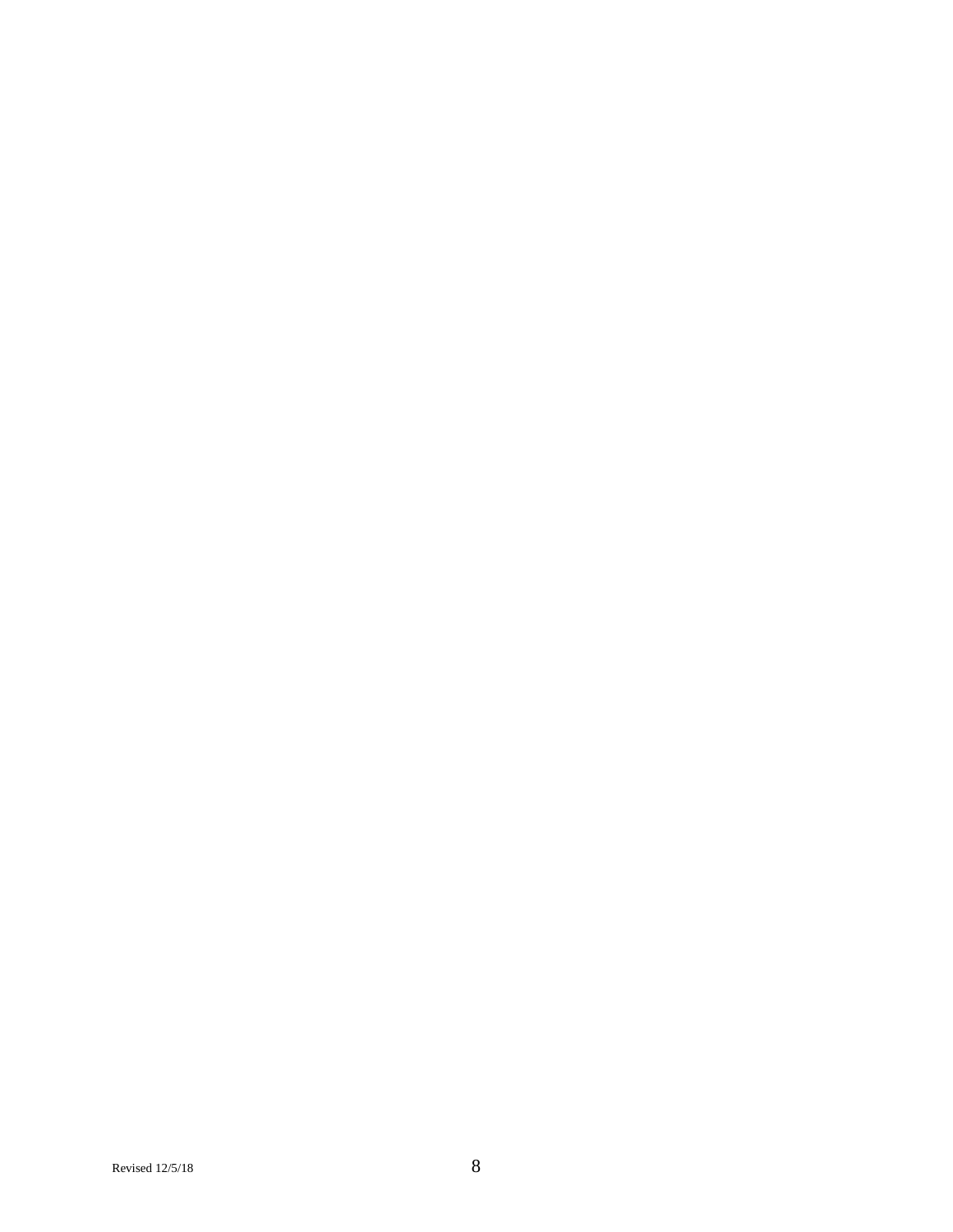*(*ကွီၢ်ဘျီၣ်တၢ်ထီဒါဖိးသဲစး ပၣ်ဃုာ်ဒီး ပၣ်ဃုာ်ဒီး တၢ်ဂ့ၢ်ခိၣ်တီတဖၣ်*,* သဲစးတၢ်ဂ့ၢ်ကီတၢ်ပာ်ဖျါ*,*  တၢ်ဂ့ၢ်တၢ်မူးတၢ်ရၢ်တၢ်ပာ်ဖျါဒီးတၢ်ဂ့ၢ်တၢ်ကျိၤတဖၣ်*,* တၢ်ဂ့ၢ်လိာ်ဘှီလိာ်*,* တၢ်ဂ့ၢ်ကျၢၢ်တံၢ်*,*  ဒီးတၢ်ဘျးစဲပိာ်ထွဲထီၣ်အခံတဖၣ်*\*.* ကွီၢ်ဘျီၣ်တၢ်ထီဒါဖိးသဲစးန့ၣ်တၢ်ကဘၣ်ပာ်ဖှိၣ်ဆးတံၢ်အီၤလၢ ကျဲလီၤဆီ*,* ဒီးထဲတၢ်ကျးစဲဆးတံာ်လံာ်က့တဖၣ်တခါဧိၤတသ့ဘၣ်*.*  တၢ်ပာ်ဖှိၣ်ဆးတံာ်အကျိၤအကျဲစရီလၢ တၢ်တူၢ်လိာ်အီၤလၢ *[Minn. R. Civ. App. P. 132.01](https://www.revisor.mn.gov/court_rules/ap/subtype/rcap/id/132/#132.01)* န့ၣ် တၢ်မၤန့ၢ်အီၤသ့ဖဲ*[http://mncourts.gov/Clerk-of-Appellate-Courts.aspx#](http://mncourts.gov/Clerk-of-Appellate-Courts.aspx# ApprovedBriefBindingMethods)  [ApprovedBriefBindingMethods.](http://mncourts.gov/Clerk-of-Appellate-Courts.aspx# ApprovedBriefBindingMethods))*

 $\Box$  Informal brief under Rule 128.01, subd. 1. (ကွိၢ်ဘျီဉ်တၢ်ထီဒါဖိးသဲစးလ၊ တၢ်သိဉ်တၢ်သီ

128.01, subd. 1. အဖီလာ်)

*(An informal brief contains a concise statement of your argument and an addendum\*. It may be stapled.) ((*ကွီၢ်ဘျီၣ်တၢ်ထီဒါဖိးသဲစးအပူၤပၣ်ဃုာ်ဒီး နတၢ်ဂ့ၢ်လိာ်ဘှီလိာ်အတၢ်ပာ်ဖျါဖုၣ်ကိာ်ဒီး တၢ်ဘျးစဲပိာ်ထွဲအခံတဘ့ၣ်လီၤ*\*.* တၢ်ဆးတံာ်အီၤဒီးတၢ်ဆးကျးစးခိသ့န့ၣ်လီၤ*.))*

 $\Box$  Trial memoranda, supplemented by a short letter argument under Rule 128.01, subd. 2, and an addendum. (တၢ်လိာ်ဘၢလိာ်ကွီၢ်အတၢ်ကွဲးနီၣ်, ဘၣ်တၢ်မၤပှဲၤအီၤလၢ တၢ်ဂ့ၢ်လိာ်ဘှီလိာ်အလံာ်ပရၢဖုၣ်ကိာ်လၢအိၣ်လၢ တၢ်သိၣ်တၢ်သီ 128.01, အဒ့. 2 အဖီလာ်, ဒီးတၢ်ဘျးစဲပိာ်ထွဲထီၣ်ခံတဘ့ၣ်န့ၣ်လီၤ.)

*(If you filed a written Memorandum of Law in the district court, you may file that Memorandum as your brief, along with a short argument in letter format that addresses the district court judge's decision. This may be stapled and must include an addendum\*.) ((*နမ့ၢ်ကွဲးပတံထီၣသဲစးအတၢ်ကွဲးနီၣ်လၢ ကီၢ်ရ့ၣ်အကွီၢ်ဘျီၣ်အဃိ*,* နပတံထီၣ်ကွီၢ်ဘျီၣ်အတၢ်ကွဲးနီၣ်၀ဲန့ၣ်ဒ် နကွီၢ်ဘျီၣ်အတၢ်ထီဒါအလံာ်ကွဲးဖုၣ်အသိးသ့*,* ဃုာ်ဒီးလံာ်တၢ်ဂ့ၢ်လိာ်ထီဒါဒ်လံာ်ပရၢအက့ၢ်အဂီၤအသိးလၢအပာ်ဖျါထီၣ် ကွီၢ်ရ့ၣ်ကွီၢ်ဘျီၣ်ပှၤစံၣ်ညီၣ်ကွီၢ်အတၢ်ဆၢတဲာ်န့ၣ်လီၤ*.* တၢ်ဆးတံာ်အီၤဒီးတၢ်ဆးကျးစးခိသ့ဒီးကဘၣ်ပၣ်ဃုာ်ဒီး လံာ်ဘျးစဲပိာ်ထွဲထီၣ်အခံတဘ့ၣ်လီၤ*\*.))*

*\* No matter what type of brief you file, the appellant's brief must include an addendum (respondents may include an addendum with their brief, but the addendum is only required for appellant's brief). The requirements for your addendum are listed in [Minn. R. Civ. App. P. 130.02.](https://www.revisor.mn.gov/court_rules/ap/subtype/rcap/id/130/#130.02) Your addendum may also contain up to 50 additional pages of documents from the record or statutes, rules, cases or other authorities that would be helpful to the court when reading your brief. However, you cannot include any new evidence that was not presented to the district court judge.*

*\**နပတံထီၣ်ကွီၢ်ဘျီၣ်အတၢ်ထီဒါအကလုာ်ဒ်လဲၣ်ဂ့ၤအဃိ*,* ပှၤပတံသကွံၢ်ကညးတၢ်အကွီၢ်ဘျီၣ်အတၢ်ထီဒါတၢ်အံၤ ကဘၣ်ပၣ်ဃုာ်ဒီး လာ်ဘျးစဲပိာ်ထွဲ (ပုၤတုၢ်ကွီၢ်တဖ<u>ဉ်ဘဉ်သည်သ</u>ည်လၢအပဉ်ယှာ်ဒီး လာ်ဘျးစဲပိာ်ထွဲယှာ်ဒီးကွီၢ်ဘျီဉ်အတၢ်ထီဒါတၢ်ကွဲးနီဉ်, ဘၣ်ဆၣ်လံာ်ဘျးစဲပိာ်ထွဲအံၤတၢ်လိၣ်ဘၣ်အီၤထဲလၢ ပှၤပတံသကွံၢ်ကညးတၢ်အကွီၢ်ဘျီၣ်တၢ်ကွဲးနီၣ်ထီဒါတၢ်အဂီၢ်ဧိၤန့ၣ်လီၤ*).*  တၢ်လိၣ်ဘၣ်လၢနလံာ်ဘျးစဲပိာ်ထွဲအဂီၢ်တဖၣ်န့ၣ်ဘၣ်တၢ်ကွဲးရဲၣ်လီၤအီၤဖဲ*[Minn. R. Civ. App. P. 130.02](https://www.revisor.mn.gov/court_rules/ap/subtype/rcap/id/130/#130.02)*အပူၤန့ၣ်လီၤ*.* နလံာ်ဘျးစဲပိာ်ထွဲန့ၣ် ဘၣ်သ့ၣ်သ့ၣ်ကပၣ်ဃုာ်အါထီၣ်တုၤလၢ လံာ်တီလံာ်မီလၢ အလံာ်ကဘျံးပၤအိၣ်၅၀ ဘ့ၣ်လၢတၢ်ကွဲးနီၣ်မ့တမ့ၢ်သဲစး*,*  တၢ်သိၣ်တၢ်သီတၢ်ဘျၢတဖၣ်*,* တၢ်ဂ့ၢ်တၢ်မူးတၢ်ရၢ်မ့တမ့ၢ်တၢ်စိတၢ်ကမီၤအဂၤတဖၣလၢ အကဲထီၣ်တၢ်ဘျူးတၢ်ဖှိၣလၢကွီၢ်ဘျီၣ်အဂီၢ်ဖဲ